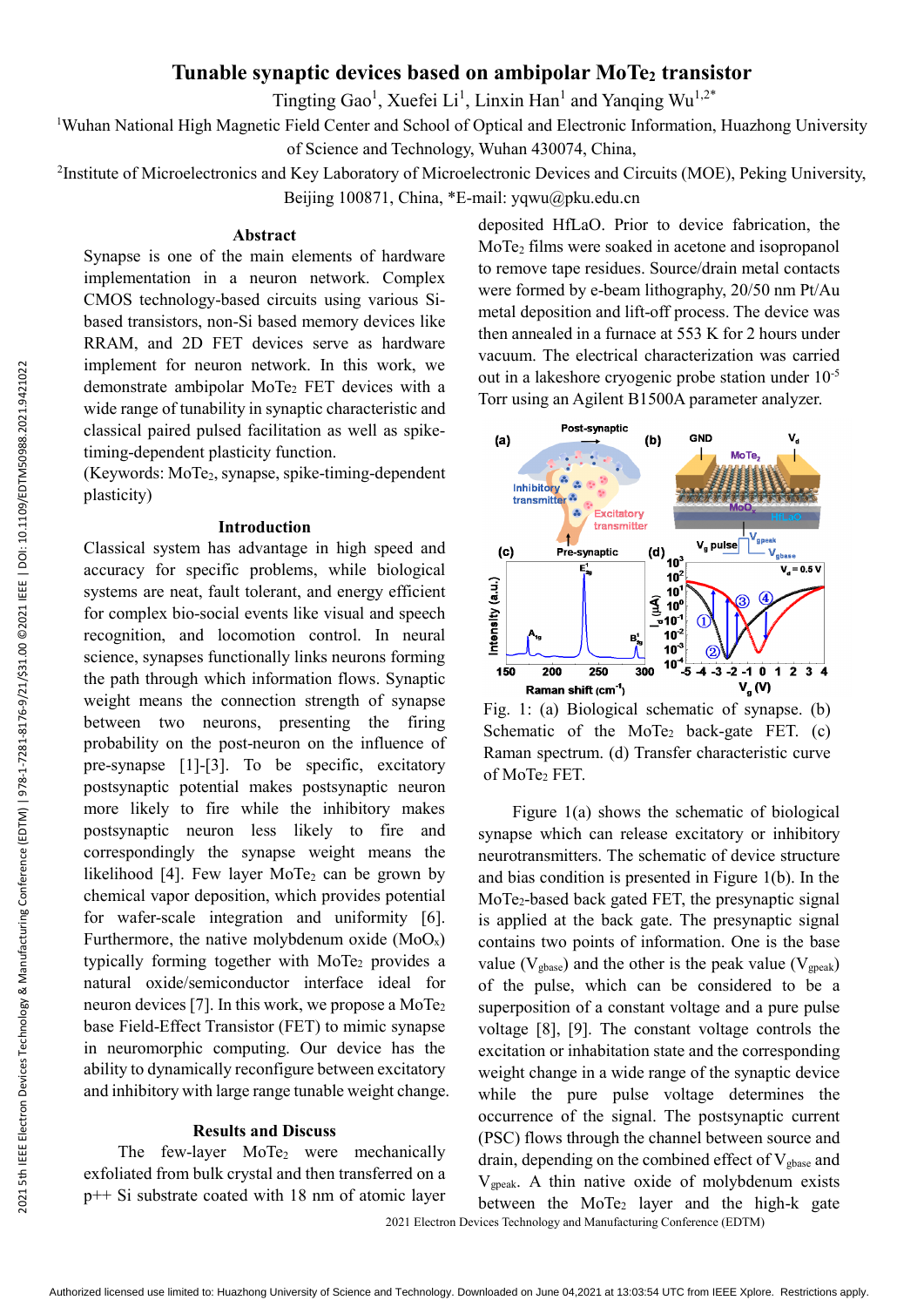dielectric. This  $MoO<sub>x</sub>$  layer functions as the charge trapping or holding layer to achieve synaptic behavior in the device [10], [11]. The Raman spectrum of the transferred MoTe<sub>2</sub> for one of the devices is shown in Figure 1(c)  $[12]$ . Figure 1(d) shows the transfer characteristic curves of ambipolar MoTe<sub>2</sub> FET.



Fig. 2: (a) The current change ratio  $(\Delta I_d/I_d)$  as a function of  $V<sub>g</sub>$ . (b) Bias condition of synaptic characterization. (c), (d) Single pulse responding of the synapse device.

Figure 2 shows the tunability of the device synaptic characteristics with control at  $V_{\text{phase}}$  on the presynaptic terminal. As V<sub>gbase</sub> sweeps bidirectionally between -4V to 4V, the current difference between forward bias and backward bias is displayed in Figure 2(a), where the influence caused by bias direction is equivalent to a pulse voltage shown in Figure 2(b). In Figure 2(c), (d), the current difference is plotted in logarithmic scale using its absolute value. Based on the distribution of current difference at diverse  $V_{\text{phase}}$ , the plot is divided into four partitions, which is excitatory, super excitatory, strong excitatory and inhibitory partition respectively.

As a synapse device, conventional measurements like paired pulsed facilitation (PPF) and paired pulsed depression (PPD), single pulsewidth modulation, spike-timing-dependent plasticity (STDP) are performed and shown in Figure 3,4. Paired pulsed measurement is performed in shortterm synaptic mode. The device is generated by a pair of pulse with internal time from 30 ms to 1000 ms. For PPF, the amplitude of pulse voltage is of 4 V while for PPD is  $-4$  V. Figure  $3(a)$  shows a representative paired pulsed facilitation (PPF) of synaptic device, with internal time of 40 ms and PPF ratio of 446%. The maximum value of PPF ratio for this device is 562% when the internal time is of 30 ms. As the internal time increases, PPF ratio decline rapidly to 100% in 200 ms, and remain unchanged until 1000 ms (Figure 3(b)). Figure 3(c) shows a representative paired pulsed depression (PPD) of the synaptic device, with internal time of 100 ms and PPF ratio of 97%. The minimal value of PPD ratio for this device is 90% when the internal time is of 60 ms. As the internal time increases, PPD ratio rises rapidly to 100% in 200 ms, and remains unchanged until 1000 ms (Figure  $3(d)$ ).



Fig. 3: (a) PPF performance of synaptic device. (b) PPF ratio as a function of internal time. (c) PPD performance of synaptic device. (d) PPF ratio as a function of internal time.

As shown in Figure 4(a), the arrival of presynaptic input pulse before the postsynaptic pulse weakens the synaptic connection (depression) with negative weight change and vice versa. The behavior of STDP can be described in exponential function  $WC(\Delta t) = A_+ exp(\Delta t / \tau_+)$ ,  $\Delta t > 0$ ;  $A_+ exp(\Delta t / \tau_+)$ ,  $\Delta t < 0$ [10]. The width of input pulse means the degree of Fermi level shifting. Within the limits, the larger width of input pulse, the more the Fermi level shifts. In Figure 4(b), the weight change increases in an excitation mode. With the width of input pulse increase from 5 ms to 100 ms, the weight change of the device raising from  $6.2\% \sim 11\%$ . In Figure 4(c), the weight change increases in an inhibition mode. With the width of input pulse increase from 5 ms to 100 ms, the weight change of the device drops from -  $7.4\% \sim -30\%$  and saturates at around -30% when the width reaches 50 ms.

2021 Electron Devices Technology and Manufacturing Conference (EDTM)